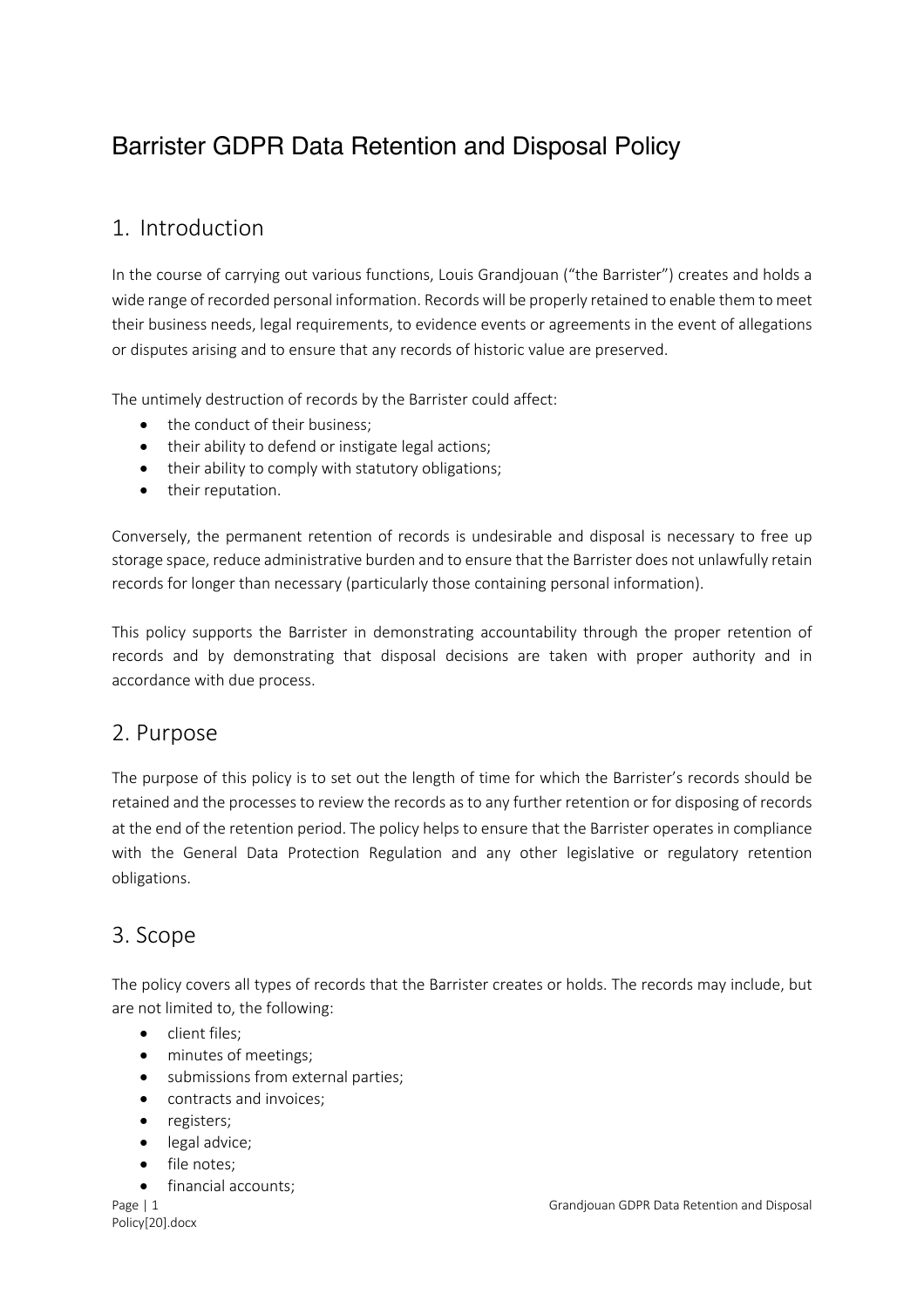- employee information;
- the Barrister's publications.

The policy is applicable irrespective of the media on which such records are created or held. Such media may include:

- paper;
- electronic files (including electronic databases, Word documents, Power Point presentations, spreadsheets, webpages and emails); and
- photographs, scanned images, CD-ROMs and video tapes.

### 4. Application

The policy applies equally to the Barrister and to any full-time or part-time employees on a substantive or fixed term contract and to associated persons who work for them.

### 5. Minimum Retention Period

Unless a record has been marked for 'permanent preservation' it should only be retained for a limited period of time. The currently recommended minimum retention period is 1 month from the date on which the instructions in relation to which the record is held are completed. This retention period applies to all records held.

The recommended minimum retention period derives from either:

- business need ie the running of the Barrister practice;
- legislation;
- the need to be able to respond to complaints;
- the need to be able to take or defend legal action.

### 6. Disposal

#### 6.1 What is Disposal

The Barrister is responsible for ensuring that the Register is periodically reviewed (at least annually) to determine whether any retention periods have expired. Once the retention period has expired, the record must be reviewed and a 'disposal action' agreed upon.

A 'disposal action' is:

- physical and/or electronic destruction of the record; or
- alternative disposal of the record e.g. returned to the instructing solicitor; or
- retention of the record for a further period.

#### 6.2 Making and Recording the Disposal Decision

Page | 2 Grandjouan GDPR Data Retention and Disposal Policy[20].docx A review of the record should take place as soon as possible after the expiry of the retention period or, if that is not feasible, the record should be retained and a later review date set. It need not be a detailed or time-consuming exercise but there must be a considered appraisal of the contents of the record.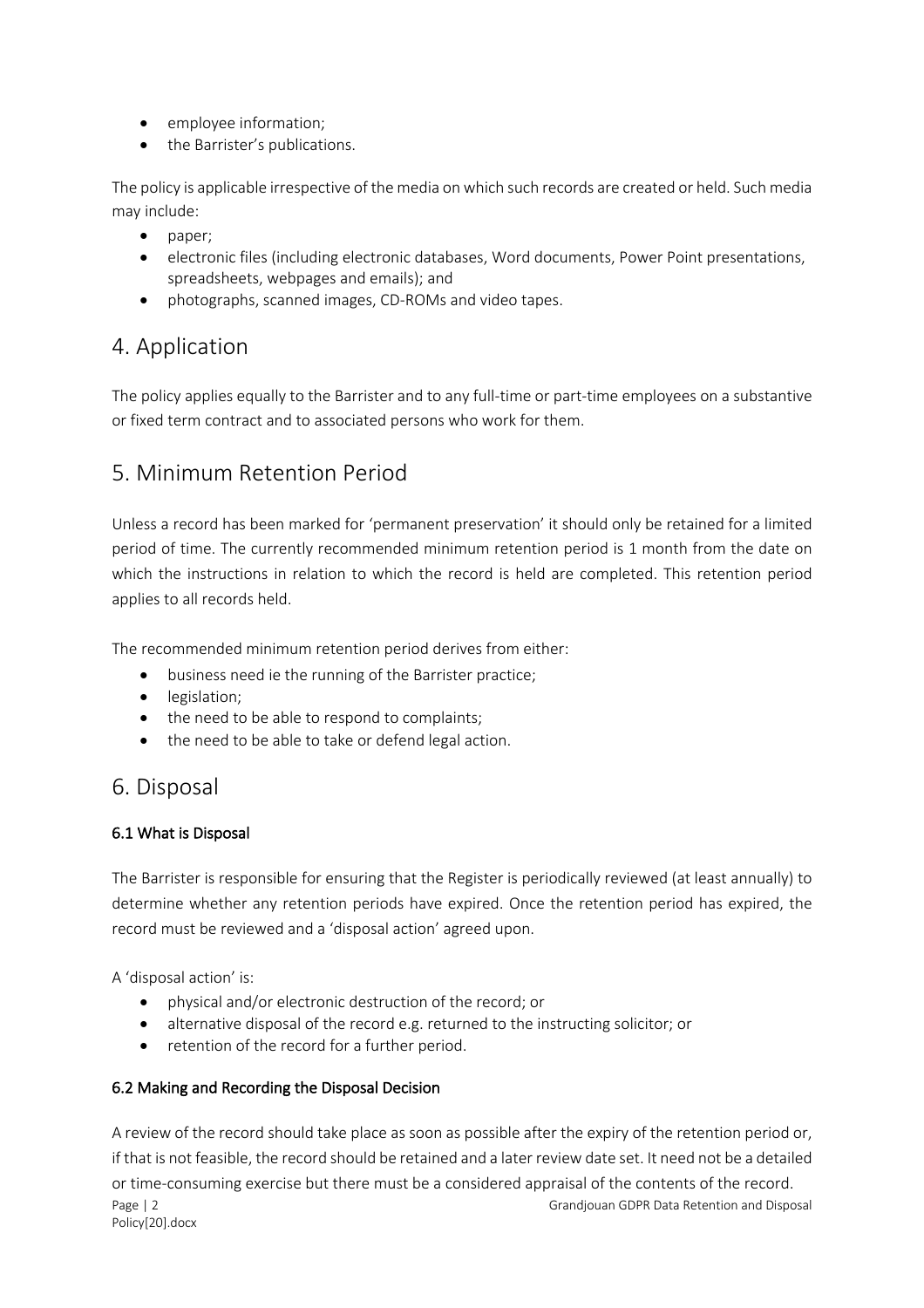#### The review should be conducted by the Barrister.

The disposal decision must be reached having regard to:

- on-going business and accountability needs (including audit);
- current applicable legislation;
- whether the record has any long-term historical or research value;
- best practice in the legal industry
- costs associated with continued storage versus costs of destruction;
- the legal, political and reputational risks associated with keeping, destroying or losing control over the record.

Decisions must not be made with the intent of denying access or destroying evidence.

### 7. Destruction

#### 7.1 General

No destruction of a record should take place without assurance that:

- the record is no longer required as part of the Barrister's practice;
- no work by the Barrister in relation to the record is outstanding;
- no litigation or investigation is current or pending which affects the record;
- there are no current or pending FOIA or GDPR subject access requests which affect the record.

#### 7.2 Destruction of Paper Records

Confidential paper records should be placed in confidential waste sacks and these sacks should be made available for collection in order that they can be destroyed. It is essential that any documents that are to be thrown away and contain confidential or personal information must be disposed of in this way, in order to avoid breaches of confidence or of the GDPR.

Disposal of documents other than those containing confidential or personal information may be disposed of by binning or recycling.

#### 7.3 Destruction of Electronic Records

In the event IT equipment holding electronic records needs to be disposed of, confidential information must be destroyed or wiped using a recognised method to put the data beyond recovery. For mobile phones, smart phones and tablets these should be reset to factory settings. The steps taken to delete data must be recorded in the IT Asset Register, together with the date on which the steps were taken.

### 8. Retention